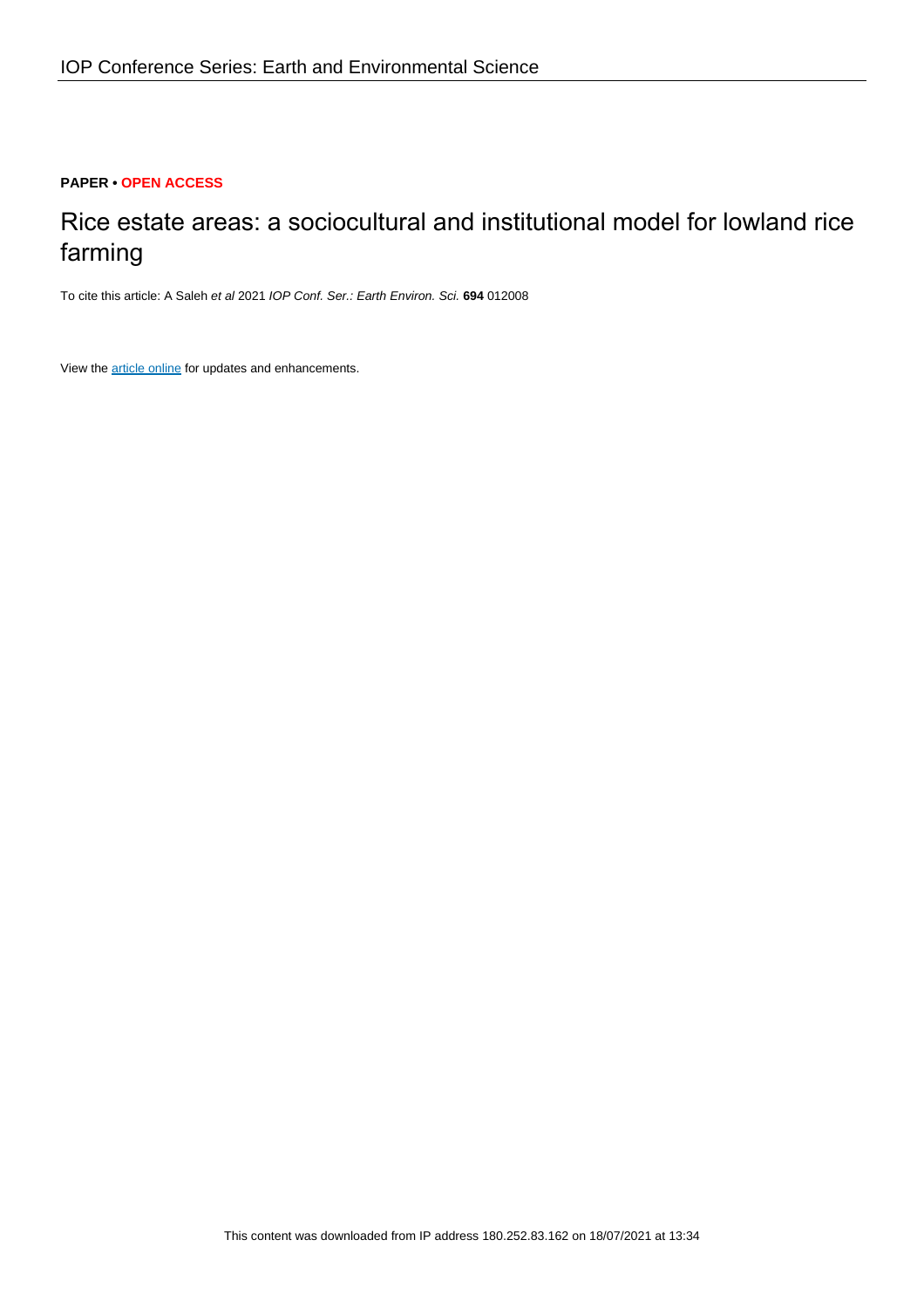## **Rice estate areas: a sociocultural and institutional model for lowland rice farming**

## **A Saleh1\* , M Surahman<sup>2</sup> , Purwono<sup>2</sup> , Sugiyanta<sup>2</sup> , Hamzah<sup>1</sup> , A Zamzami<sup>2</sup> , Desrial<sup>3</sup> and J D Wetik<sup>4</sup>**

<sup>1</sup> Faculty of Human Ecology/Head of Research Center for Human Resources Development, Bogor Agricultural University, Darmaga Campus Bogor 11680 <sup>2</sup> Faculty of Agriculture, Bogor Agricultural University, Darmaga Campus Bogor 11680

<sup>3</sup> Faculty of Agricultural Technology, Bogor Agricultural University, Darmaga Campus Bogor 11680

<sup>4</sup>Research Center for Human Resources Development, Bogor Agricultural University, Baranangsiang Campus Bogor 16143

\*Email: amiruddin\_ipb@yahoo.co.id

**Abstract.** The rice cultivation business is dominated by small farmers with average land ownership of less than one hectare. Consequently, all efforts that have been made were unable to improve the farmer's welfare. The small land ownership is a problem in applying mechanization, technology adoption, and management efficiency. The consolidation of the agricultural system in the form of an agricultural, institutional model is essential to be developed to achieve farming efficiency, profit, and, in turn, and farmer's welfare. An agrosocio-cultural and institutional model was designed to overcome problems faced by farmers. The study was conducted in Banjarnegara and Purbalingga Regencies, Central Java. The study applied FGD and survey methods. The results showed that most farmers' age was 60 years, and their educational attainment was a primary school, owned less than 0.7 hectares of land size, low technology adoption rates, and yield of fewer than four tons/ha. The condition causes the farmers to get low income, with an amount of fewer than three million rupiahs/month. Sociocultural conditions, land potentials, institutions, access to capital, and product marketing were the basis for developing an institutional model of rice farming. An institutional model concept was offered in the form of management consolidation. Several farmers gathered in a joint venture called the Rice Estate Community (REC), with approximately 300 hectares. Management consolidation supported mechanization application, science and technology transfer, easier access for market access and capital for rice farming. The REC was a model delivering farming efficiency and prosperity to farmers.

#### **1. Introduction**

Rice is a staple food in Indonesia and consumed by almost 90% population. Efforts to increase rice productivity has been made viz. seeds and fertilizer subsidies, distribution of agricultural equipment and machine, and cultivation technology. The efforts made were only technical assistance. A socioinstitutional model and management approach still rarely to be applied. Irrigated low land rice farming is dominated by small-scale farmers with land ownership of fewer than 0.3 hectares. The small land

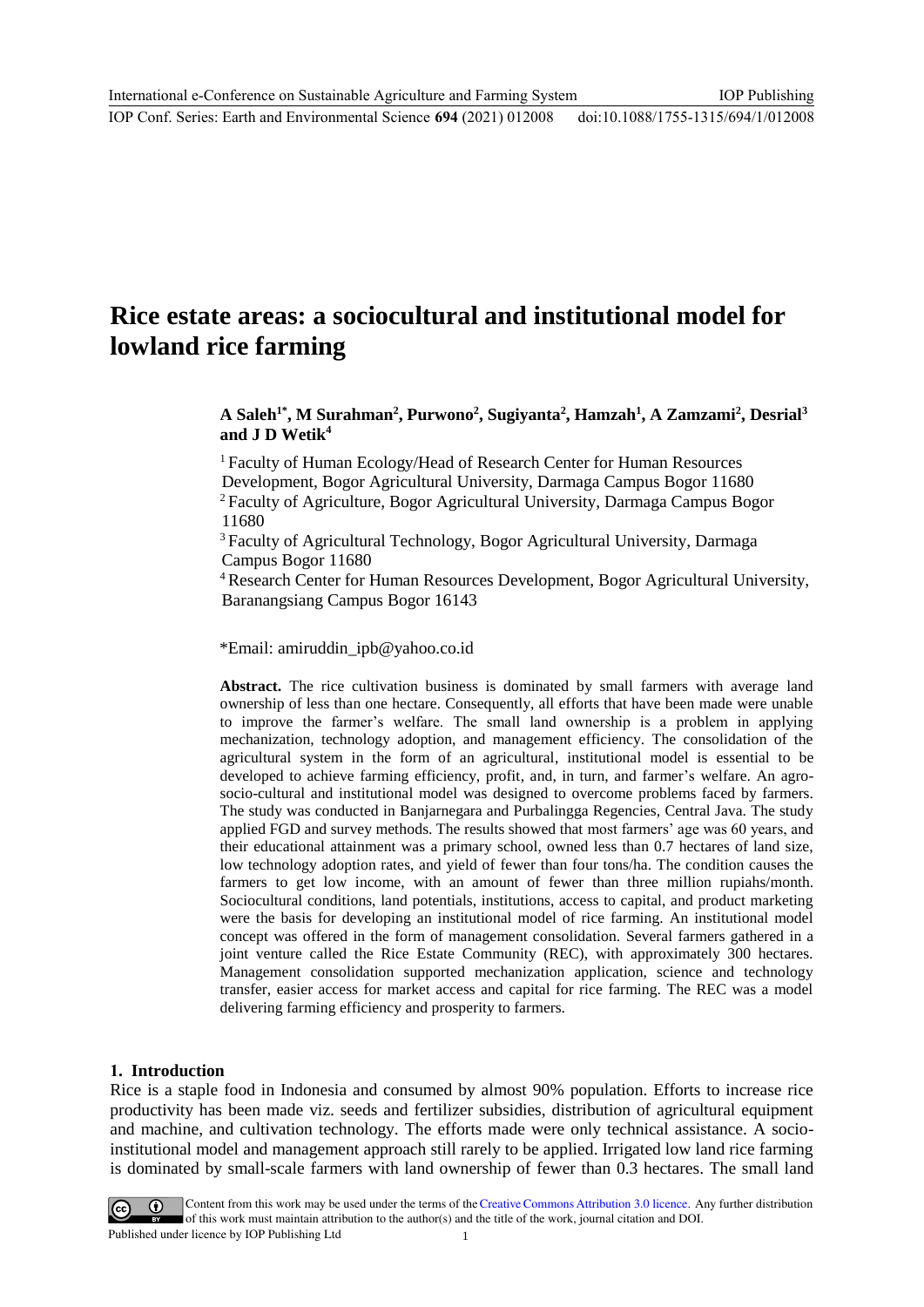ownership leads to less optimal efforts to increase the farmer's prosperity. High productivity (10 ton hectare<sup>-1</sup>) will not give a high margin for small size land (about 0.3 hectares), and on the contrary, a lot higher-margin will be gained by farmers with larger land size. Small size land had been reported by Mardikanto [1] will lead to gain lower income.

Small size land will complicate the implementation of mechanization, low farmer motivation for using high-quality seeds, and inefficiency rice farming management. Fragmentation of small size land causes planting time difference. As a result, pest and disease attacks will increase. Government instruction to the farmers for planting rice throughout the year to fulfil national rice demand also aggravates the pest and disease risk. Consequently, it is very essential to apply management consolidation in the agricultural system. The coalition is required to gain more efficiency and profit, and also to support the farmer prosperity in rice farming. A larger land size scale of rice farming will allow applying agricultural mechanization. The harvest can be processed to be the final product, rice. Waste products such as bran, broken rice, husk, and others can be processed and sold in more good manners. Motivation to technology adoption will increase, including the use of good quality seeds for superior varieties, which currently the application is still low, namely less than 50%.

The consolidation can also be in the form of land consolidation. The small-scale farmer with land ownership of fewer than 0.3 hectares does not need to work on their Land. However, their land is rented to other farmers. The farmer will get payment or profit-sharing. The farmers can use in different sectors so the farmer's sectors to get better income because of earning double income from land rent payment and other jobs. Another model for agricultural consolidation is management consolidation. The farmer joints to do the collective business in the same management. The business covers from upstream to downstream of the rice industry. In this management consolidation model, a new company will be established, and the farmers will be organized to do the role and task in each business line. The business line such as seeds production, rice yield, and harvesting process, rice processing, machinery workshop, etc. The other new jobs will give higher value-added and profit to the farmers.

Management consolidation is a, the model which most likely to be done for the current conditions. Land consolidation will encounter difficulties because off-farm employment will not be easily obtained. Also generally, most farmers have inadequate skills in educational attainment to work offthe farm.

#### **2. Materials and methods**

The research was carried out from April to November 2018 in Purbalingga and Banjarnegara Regencies. A qualitative survey was applied to obtain institutional data by focus group discussion and purposive sampling. Focus group discussion was attended by farmer group (Poktan), farmer group association (Gapoktan), agricultural equipment and machinery rental services (UPJA), village-owned business entity (BUMDes), Superior Farmers and Fishermen Group (KTNA), Indonesian farmer association (HKTI), Indonesian Logistics Bureau (BULOG), and seeds producer. A quantitative survey by a questionnaire instrument was done to 60 farmers for mapping the socio-cultural condition of a rice farmer.

The research was conducted in six steps, namely: (1) focus group discussion for activity plan; (2) identification of potency; (3) data analysis; (4) modelling; (5) Focus group discussion for modelling; and (6) model approval. A model was arranged base on the data of socio-cultural and institutional mapping.

#### **3. Results and discussions**

## *3.1. Socio-cultural and institutional condition as a background the rec attending*

*3.1.1. Socio-cultural mapping.* The young generation will soon leave the agriculture sector as a source of living because one of the reasons is its small return. As a result, agriculture faces ageing farmers as occurred in the research sites. The majority of sample farmers had been more than 50 years old. In both regencies, Purbalingga and Banjarnegara, the average age of farmers, which was more than 50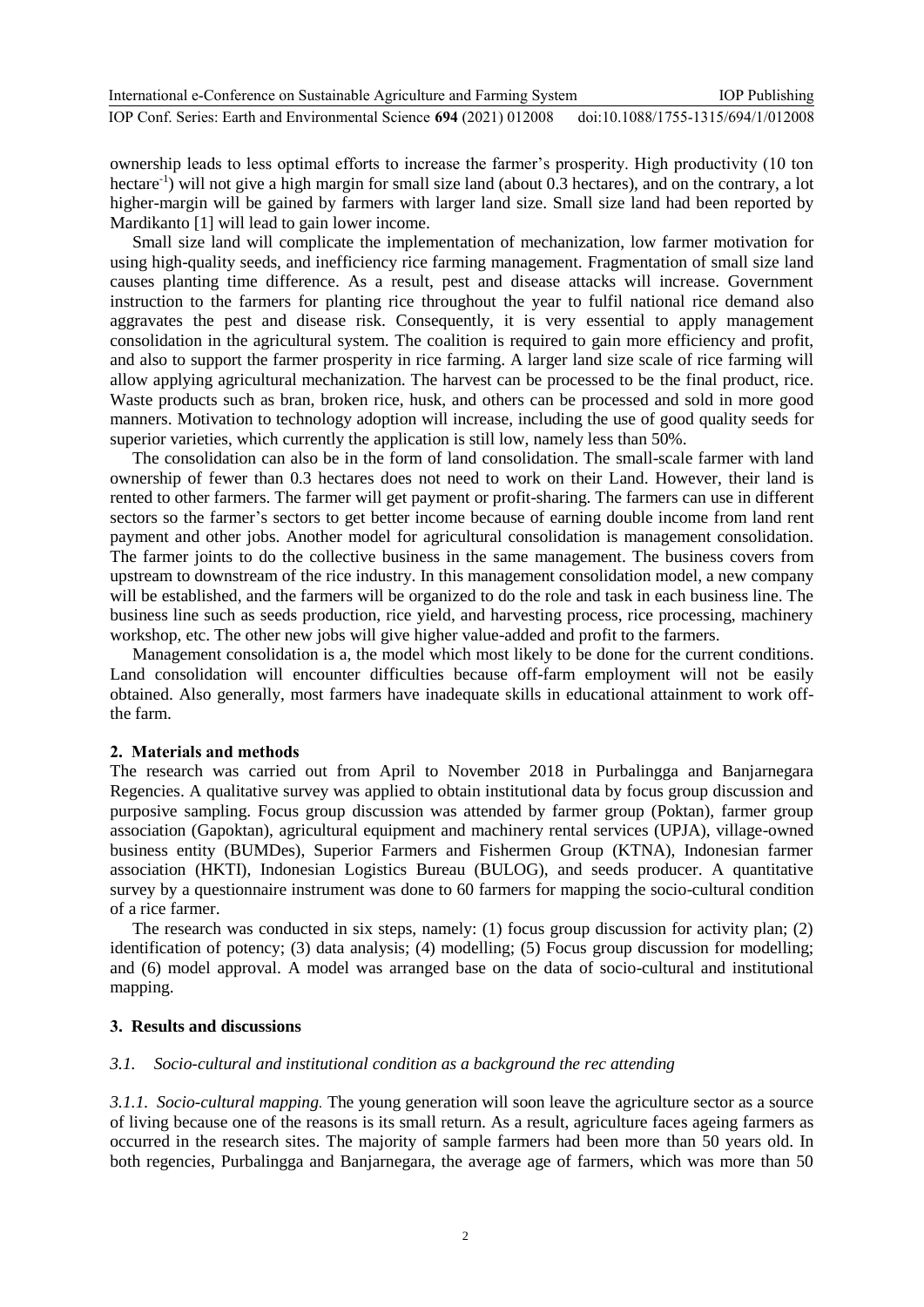years old were 31.7% in Purbalingga and 40% in Banjarnegara. The farmers in both regencies had low educational attainment, over 60% in elementary school (Figure 1).

All farmers were classified into unproductive labour age group as indicated the farmer did not have any personal life insurance, mainly as they getting old. The farmers still had to work in the old age, as stated by Andini et al. (2013) [2] because they did not have any insurance. The characteristics of the farmer's educational attainment, according to Manyamsari and Mujiburrahmad (2014) [3], will influence the farmer's competence to do the agricultural practices. The low farmer's educational attainment will cause poor planning and coordination, as mentioned by Suyanto and Khususiyah (2006) [4].



**Figure 1**. Sex (A), age (B), education (C), and income (D) of a rice farmer in Purbalingga and Banjarnegara regencies, central java

Generally, old and low educated farmers will lead to low participation in technology adoption and innovation. Both aspects will end in lowly farmer's income coming from agriculture practices. The small size of land ownership also gives a contribution to low yield. More than 70% of rice farmers in both regencies managed land less than 0.7 hectares, with an average result of fewer than 4.3 tons/season (Figure 2).



**Figure 2**. Land area (A) and yield (B) rice farming of farmer in Purbalingga and Banjarnegara regency, central java

The land size was one of the main capitals for determining rice yield. The land ownership of fewer than 0.7 hectares showed by almost all farmers in both the regencies were, and it was classified into small-scale farmers. The land ownership less than 0.5 ha, according to Suratiyah (2015) [5], could be classified into the small farmers. This kinds of landholding status could be private, rented, government (bengkok), and sharecropping. A similar phenomenon of land ownership was reported by Dewi et al. (2018) [6] in Kulon Progo.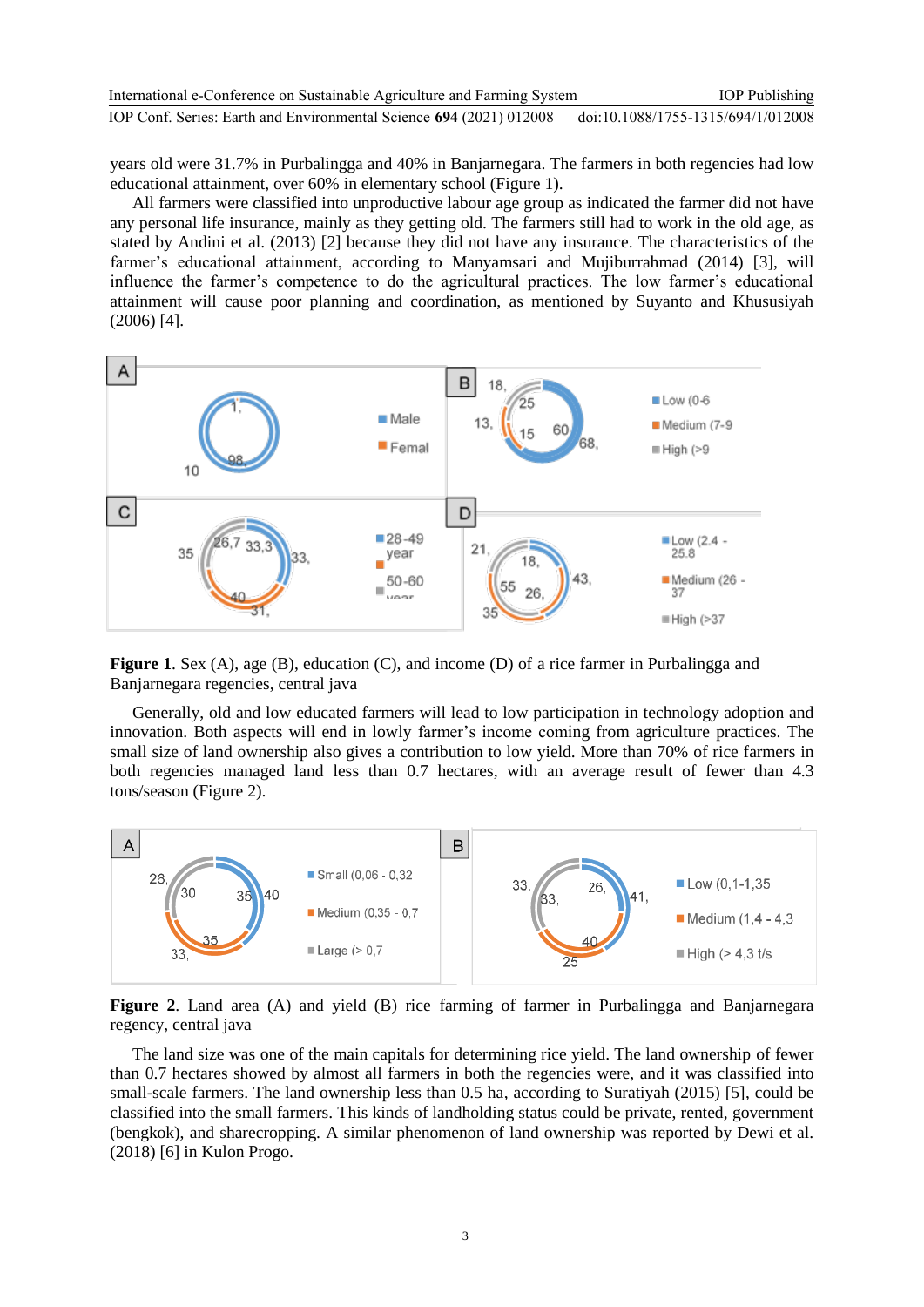| International e-Conference on Sustainable Agriculture and Farming System | <b>IOP</b> Publishing              |
|--------------------------------------------------------------------------|------------------------------------|
| IOP Conf. Series: Earth and Environmental Science 694 (2021) 012008      | doi:10.1088/1755-1315/694/1/012008 |

*3.1.2. A low institutional role for the farmers.* Farming business is tightly related to the institutional role as an aspiration recipient and inspiration source. A vital institution will be a medium for the farmer to upgrade capacity, capability, and prosperity. All this time, the role was played by the farmer's group (Poktan) that was joined in the Farmers Group Association (Gapoktan). Both institutions attended to strengthen the bargaining position.

| Table 1. An institutional role for rice farmer in Banjarnegara and Purbalingga Regencies |  |
|------------------------------------------------------------------------------------------|--|
|------------------------------------------------------------------------------------------|--|

| Institutional role                |              | Means of Score |  |  |
|-----------------------------------|--------------|----------------|--|--|
|                                   | Banjarnegara | Purbalingga    |  |  |
| Source and link of information    | 2.3          | 3.4            |  |  |
| Source of production facilities   | 2.7          | 3.2            |  |  |
| Support for the marketing process | 2.4          | 2.5            |  |  |
| <b>Institutional role</b>         | 2.5          | 3.1            |  |  |

2.3-2.6=low, 2.7-3.0=medium, 3.1-3.4=high

Farmer institutional could play the role of the source of information, production facilities, and support to the marketing process support. Generally, this role still lows in Banjarnegara and Purbalingga, i.e. 2.5 and 3.1, respectively (Table 1). These indicated that was needed an institutional assistance as a medium to get access to the production facilities and marketing process. Farmer's perception of technology innovation was delivered to be the determinant of success in the adoption process of innovation. Rogers (2003) [7] reported that sooner or later, the adoption process of innovation was affected by the characteristic inherent in that innovation. Some characteristics in technology innovation for rice agriculture, according to Efendy and Hutapea (2010) [8] viz. complexity of technology innovation, trialability for utilization, and selective exposure for the farmer's needs. The institutional of farmer group (Poktan) was expected to be the proper medium to increase innovation adoption.

|  |  |  | Table 2. Group dynamics of rice farmers in Banjarnegara and Purbalingga regencies |  |
|--|--|--|-----------------------------------------------------------------------------------|--|
|  |  |  |                                                                                   |  |

| Group dynamics        | Means of Score |             |  |
|-----------------------|----------------|-------------|--|
|                       | Banjarnegara   | Purbalingga |  |
| Group goals           | 2.7            | 3.1         |  |
| Group solidarity      | 2.8            | 3.3         |  |
| Group task function   | 2.7            | 3.0         |  |
| Group atmosphere      | 2.9            | 3.5         |  |
| Pressure in the group | 2.7            | 2.5         |  |
| <b>Group dynamics</b> | 2.8            | <b>3.1</b>  |  |

2.7-2.9=low, 3.0-3.2=medium, 3.3-3.5=high

**Table 3**. The capability of a rice farmer in Banjarnegara and Purbalingga Regencies

| Capability aspect                   | Means of Score |             |  |
|-------------------------------------|----------------|-------------|--|
|                                     | Banjarnegara   | Purbalingga |  |
| Use of technology                   | 3.2            | 3.6         |  |
| Decision-making                     | 2.8            | 3.0         |  |
| Use of production facilities        | 2.6            | 3.0         |  |
| Management of capital and advantage | 2.4            | 3.1         |  |
| Partnership for product marketing   | 2.1            | 2.9         |  |
| <b>Farmer's capability</b>          | 2.6            | 3.1         |  |

2.1 – 2.6=low, 2.7-3.1=medium, 3.2-3.6=high

The existence of the institutional could be measured by institutional dynamics and the capacity to become the problem solver and source of information. Group dynamics could be measured by creating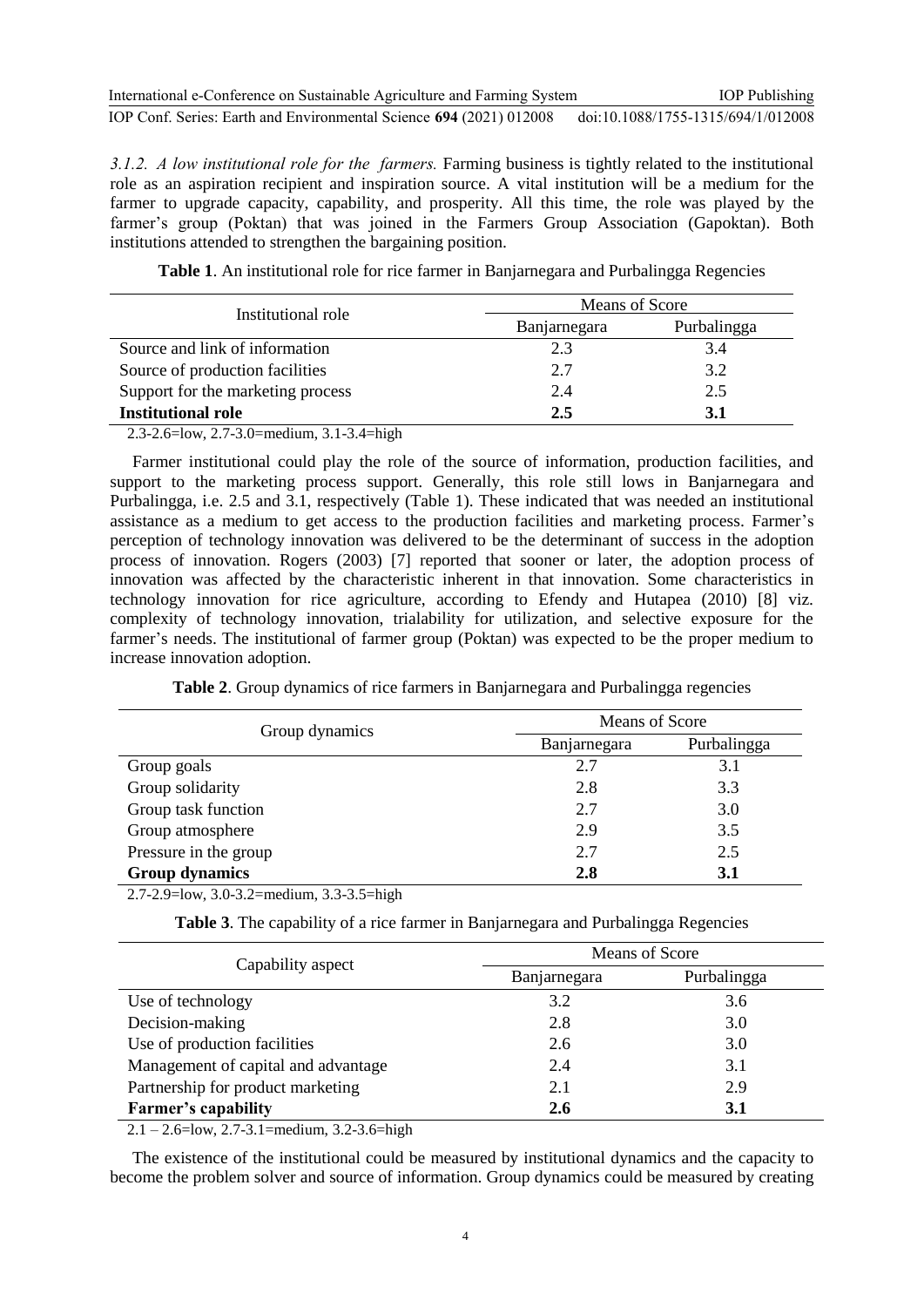the farmer group goals, solidarity, task function, atmosphere, and the pressure in the group. Group dynamics in Purbalingga Regency were better than that of Banjarnegara regencies (Table 2). The groups in both regencies were categorized in the medium category.

**Table 4**. Cultural values and access to information of rice farmer in Banjarnegara and Purbalingga regencies

|                                               | Means of Score |             |  |
|-----------------------------------------------|----------------|-------------|--|
| Aspects                                       | Banjarnegara   | Purbalingga |  |
| The teamwork of a farmer                      | 4. ا           | 2.6         |  |
| Obey the rules of farming                     | 2.9            | 3.2         |  |
| Access to farming information                 | 2.3            | 2.6         |  |
| <b>Cultural values and information access</b> | 2.1            | 2.7         |  |

1.4-2.0=low, 2.1-2.6=medium, 2.7-3.2=High

The farmer capability still low category in Banjarnegara and medium category in Purbalingga, i.e., 2.6 and 3.1, respectively (Table 3). The institutional capacity could be measured by several aspects, viz. teamwork, obey the rules, and access to information. The ability to socio-cultural and access to information was categorized in the low category (Table 4). A conducive atmosphere in the farmer group, according to Wiyanti et al. (2014) [9], could increase the capacity of the member groups. The production capacity of seeds producer was upgraded by technology and information transfer, viz. management and marketing [10], and adoption of technology for seeds production [11].

## *3.2. How will the rice estate community be built?*

*3.2.1. Definition.* The rice Estate Community (REC) was established by small farmers in the same area that commits to a principle for synergy, consolidation, cooperation, and sustainability. The REC consist of 300 hectares for rice production and three hectares for rice seeds production. The farmer worked in self land or a collective system. Land cultivated could private or rented land. Members of REC has commitments which called "Collective Agreement" (Pakta Bersama) to obey the principle and do the REC program, and established the collective company.



**Figure 3**. Organization concept of REC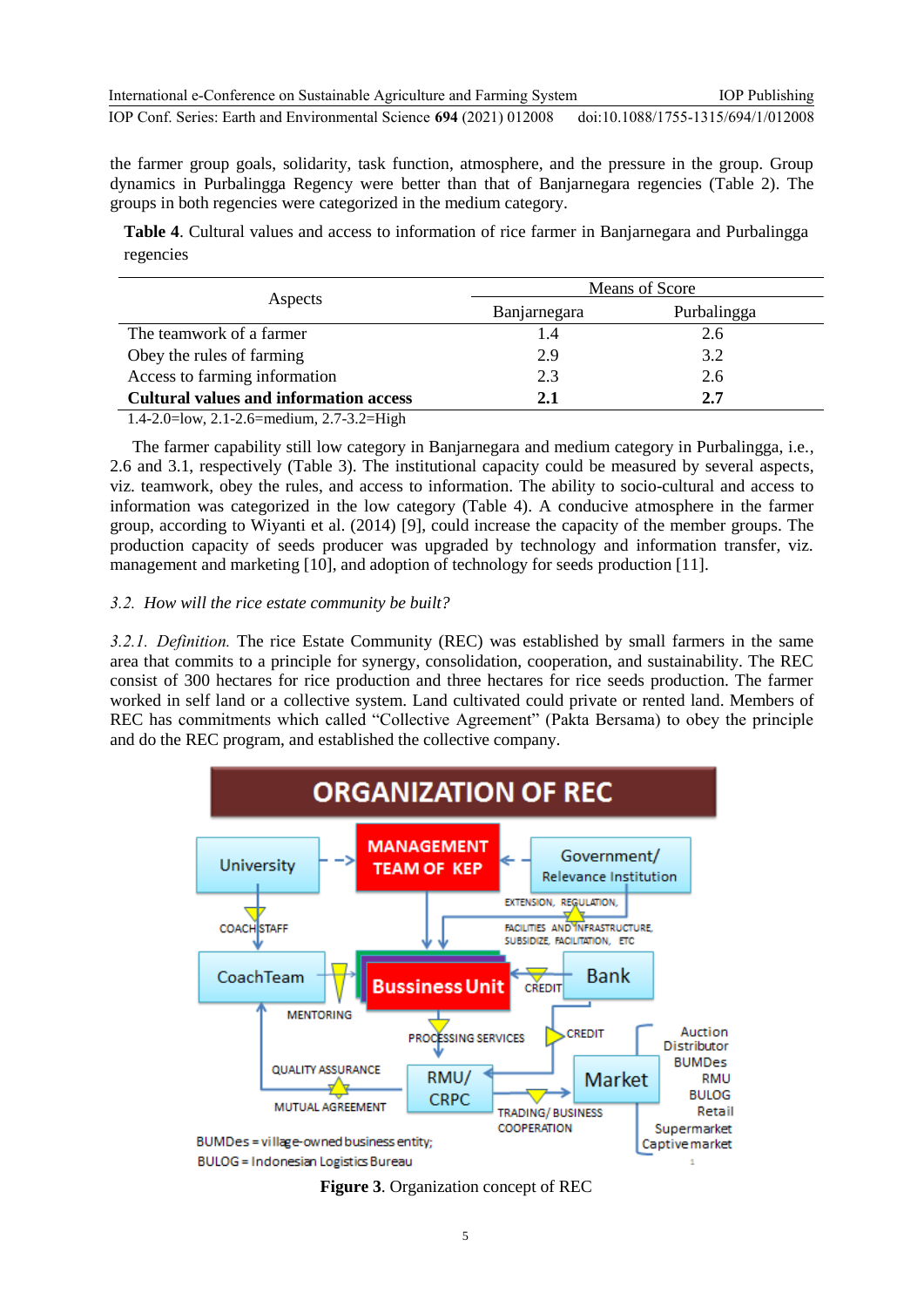| International e-Conference on Sustainable Agriculture and Farming System | <b>IOP</b> Publishing              |
|--------------------------------------------------------------------------|------------------------------------|
| IOP Conf. Series: Earth and Environmental Science 694 (2021) 012008      | doi:10.1088/1755-1315/694/1/012008 |

*3.2.2. Organization.* The REC Organization was an interrelation relationship between REC and other institution. That relationship was needed to support the operation of management. The institutional that has a relation to REC, among others: (1) Government and research institution; (2) university; (3) Financial institution (Bank), Rice Milling Unit/Centralized Rice Process Complex (CRPC); and (5) modern and traditional market (Figure 3). Government plays a role as a decision-maker for agricultural institutions or public prosperity, while university and other research and development institutions provided innovations for farmers.

The relations also occurred in simple reference to the market, rice milling unit (RMU), and financial institution. The traditional market could be the buyer for REC products. Collaboration with the RMU in the REC's surrounding areas can be the solution for high investment in the first year for rice milling machines*.* Cooperation with a financial institution can be done to support the financing scheme of the farmers.

*3.2.3. Management.* The collective company was owned the small farmers. The structure of REC management must be designed in a straightforwardly. Government was formed to give the full power to the farmer, and represented by a forum for representatives of farmer-owners and land tenants (FP4L). The FP4L is a complete power institution and make the various strategic systems in REC. To implement all of the systems and manage the administration of the REC, a manager was appointed. The REC management consisted of: farmers, managers, and forums for FP4L (Figure 4).



FP4L = Forum of Representatives of Farmer Owners and Land Cultivators UPJA = Agriculturalmachinery and equipment services

**Figure 4**. The Management concept of REC

Members of the forum for FP4L numbered nine persons, and chosen from the farmers, adhered to by the REC members. All of the policies decided by FP4L and would be implemented by a manager in the production, processing, and marketing process. Forum for FP4L has a function to: (1) arrange and supervise the implementation of the policies in collective business that was implemented by the farmer; (2) periodically set farmer potency and obstacles mapping; and (3) formulate and design all of the joint business activities.

Manager officiated to manage the administration of farmers' activities and be an entry point for stakeholders to get associated with REC members. The manager consolidated the farmers to implement the policy. The manager arranged administration and database, controlled farmer's development, and recorded and documented every case found in the agricultural activities. The manager must have a diploma or bachelor's degree in agricultural or agribusiness science, and must be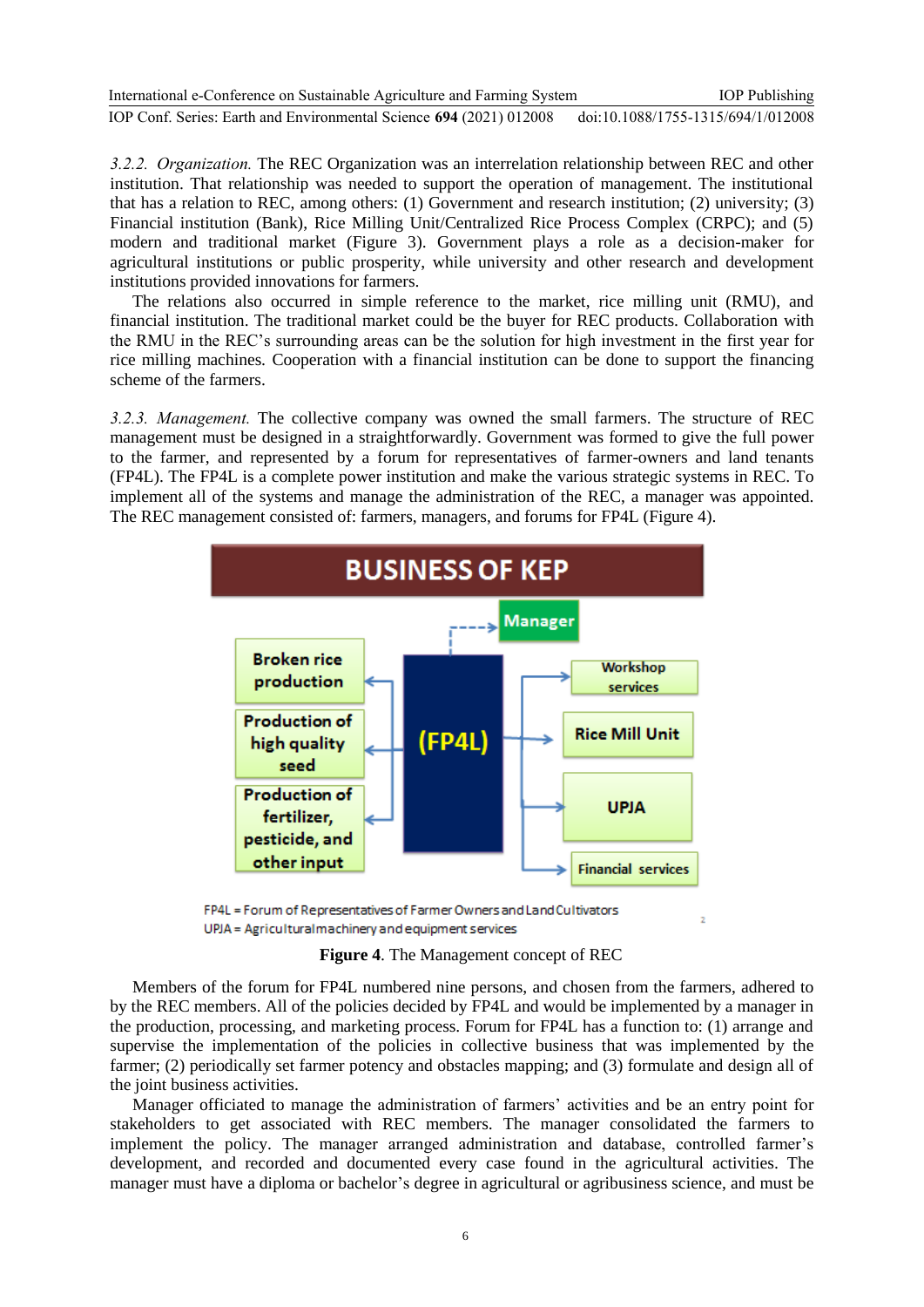International e-Conference on Sustainable Agriculture and Farming System IOP Conf. Series: Earth and Environmental Science **694** (2021) 012008 IOP Publishing doi:10.1088/1755-1315/694/1/012008

committed to assist and educate farmers. The manager selection was made by a committee involving academics and local government. The salary of the manager was paid by the government or local government in initial years, and produced by the profit from the operational of REC in the following year. The farmer of REC members commits to do the standard functional production, incorporated in a REC, and build the collective company.

*3.2.4. The REC's role in the teaching-learning process.* The REC is a medium learning and teaching process for farmers in all of the farming processes. The operational of REC will be assisted by multidiscipline experts in technical and non-technical aspects. The expert can come from the university, research institution, practitioner, local government, and the relevant institution. The assistance is done to meet the needs of farmers in the field. The assistantship was done by the learning by doing approach. The first year, the assistance is done to give the understanding of collective company concept, farmer inventory, increase the solidarity, and declaration of REC establishment. The second year, aid is done to upgrade the farmer's ability for technical aspects of the production process. In the third year, the aid is aimed to boost the farmer's ability in the non-technical part. Competency in technical and non-technical would be the capital for the collective company establishment, such as in the form of cooperation or company. Curriculum arranged by an expert team to be the guideline of REC operational. The curriculum is a set of plans and regulations about the content, study materials, and technical or non-technical studies as a guideline for three years. The curriculum is built in bottomup following the farmers' needs and obtained from the survey need assessment of REC members by the forum for FP4L.

*3.2.5. Products.* Intensive assistantship for three years would improve farmer's competency in conducting standard operating procedures (SOP) and quality management systems of rice farming. In the fourth year, the REC would produce the product in the form of a joint incorporated company. This collective company could be in the form of a cooperative or company. The business line can be developed in seeds production, rice production, fertilizer and pesticide procurements, machinery workshop, agricultural equipment, and machinery rental services (UPJA), and waste processing and handling.

*3.2.6. Benefit for farmers,* and Operation of the REC, which was a medium of learning and teaching process, production, processing, and marketing, would give some advantages for the REC members. The teaching and learning process would upgrade the farmer's intelligence and skills. The REC compiling the farmer in large numbers would strengthen the bargaining position, and allow collaborating with the government and other institutions. Collectiveness of the REC members would increase the bargaining position and opportunity to realize the farmers' prosperity. One door government in REC will increase the efficiency of management and business, and create lots of jobs.

*3.2.7. Benefit for the farmer,* and Operation of the REC, which was a medium of learning and teaching process, production, processing and marketing would give some advantages for the REC members. The teaching and learning process would upgrade the farmer's intelligence and skills. The REC compiling the farmer in large numbers would strengthen the bargaining position, and allow collaborating with the government and other institutions. Collectiveness of the REC members would increase the bargaining position and opportunity to realize the farmers' prosperity. One door government in REC will increase the efficiency of management and business, and create lots of jobs.

*3.2.8. The role of government and university to support the REC.* Government is responsible for presenting and supporting the effort of farmer empowerment. The REC established awareness of the need for compactness to do agricultural activity become substantial social capital. This social capital will make the government program was adopted easily by the farmer. The REC that is a farmer empowerment program based on social capital will not operate without the supporting stakeholders.

Government and local government can play the role to support the infrastructure for agricultural activities. Irrigation networks and roads were very urgent in helping farmers to facilitate the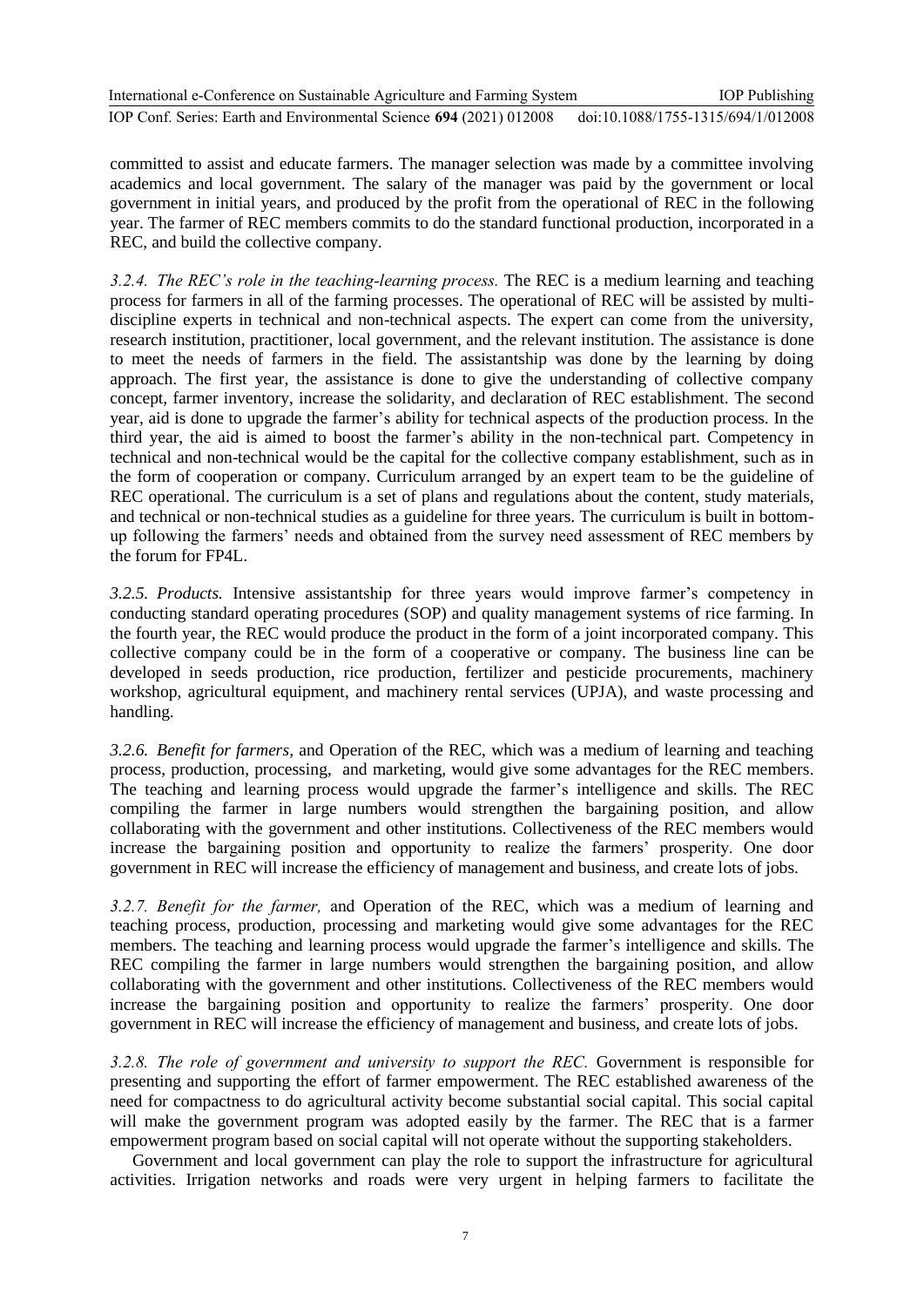| International e-Conference on Sustainable Agriculture and Farming System | <b>IOP</b> Publishing              |
|--------------------------------------------------------------------------|------------------------------------|
| IOP Conf. Series: Earth and Environmental Science 694 (2021) 012008      | doi:10.1088/1755-1315/694/1/012008 |

production process. The government can provide the rice farmer credit and enforce the warehouse receipt system. As a policymaker, the government make the marketing policies and regulations for price and commerce agricultural products, which were profitable for the farmers and REC. In the legislation and budgeting, government support REC by accommodation the budget to the farmers in REC members. Local government, research institution, and university as a servant institution can play the role by providing fostering the for forum for FP4L, manager, and farmers to increase the productivity and collective company. University as a part of the government and scientific institutions, played a role in doing the assistantships. The assistantship could be done by improving cultivation techniques, managerial aspects, institutional, technology, and another competency. University was able to provide a module for technical and non-technical training. Arrangement of module referred to curricula, which were approved by the FP4L. The module contained science needs to answer and equip farmers, who encountered agricultural dynamics, technically and non-technically. The use the modules gave the allowed for the university to make a partnership with other stakeholders in farmer empowerment activities.

#### *3.2.9. How to evaluate the REC*

| Collective<br>business line         | <b>Technical parameters</b>                      |  |    | Non-technical parameters*                                                                            |
|-------------------------------------|--------------------------------------------------|--|----|------------------------------------------------------------------------------------------------------|
| Seeds production                    | seeds for precise variety,                       |  | 1. | All of the training in one management                                                                |
|                                     | time, quality, amount, price,<br>and<br>location |  | 2. | Technical training follow the quality<br>management security, and the product<br>was licensed by SNI |
| Rice production                     | 1.<br>Productivity                               |  | 3. | The collective company incorporated                                                                  |
|                                     | 2.<br>Quality                                    |  |    | was established                                                                                      |
|                                     | 3.<br>Price                                      |  |    |                                                                                                      |
|                                     | 4.<br>Profit                                     |  |    |                                                                                                      |
|                                     | 5.<br>Value-added                                |  |    |                                                                                                      |
| Fertilizer and                      | 1.<br>Quality                                    |  |    |                                                                                                      |
| pesticide                           | 2.<br>Turnover                                   |  |    |                                                                                                      |
| production                          | 3.<br>Profit                                     |  |    |                                                                                                      |
| Machinery                           | 1.<br>Turnover                                   |  |    |                                                                                                      |
| workshop                            | 2.<br>Profit                                     |  |    |                                                                                                      |
| Agricultural                        | 1.<br>Performance                                |  |    |                                                                                                      |
| equipment and                       | 2.<br>Turnover                                   |  |    |                                                                                                      |
| machinery rental<br>services (UPJA) | 3.<br>Profit                                     |  |    |                                                                                                      |
| Waste processing<br>and handling    | Zero west                                        |  |    |                                                                                                      |

**Table 5**. The technical and non-technical paramaters to evaluate REC performance

\* ) All of the non-technical parameters was evaluated at the end of the assistantship

The operation of the REC was assessed to measure the development of farmer and their business. The evaluation was carried out by an expert team coming from university and local government related to technical and non-technical aspects. Indicators used to evaluate, namely input (resources use, process (farmer capacity and technology adoption), product (REC establishment), and impact (farmer prosperity and socio-cultural aspects). The evaluation was implemented for six lines of businesses that were developed by the REC, namely: (1) seeds production; (2) rice production; (3) fertilizer and pesticide production; (4) machinery workshop, (5) agricultural equipment and machinery rental services (UPJA); and (7) the waste processing and handling. Evaluation of each line Bussines